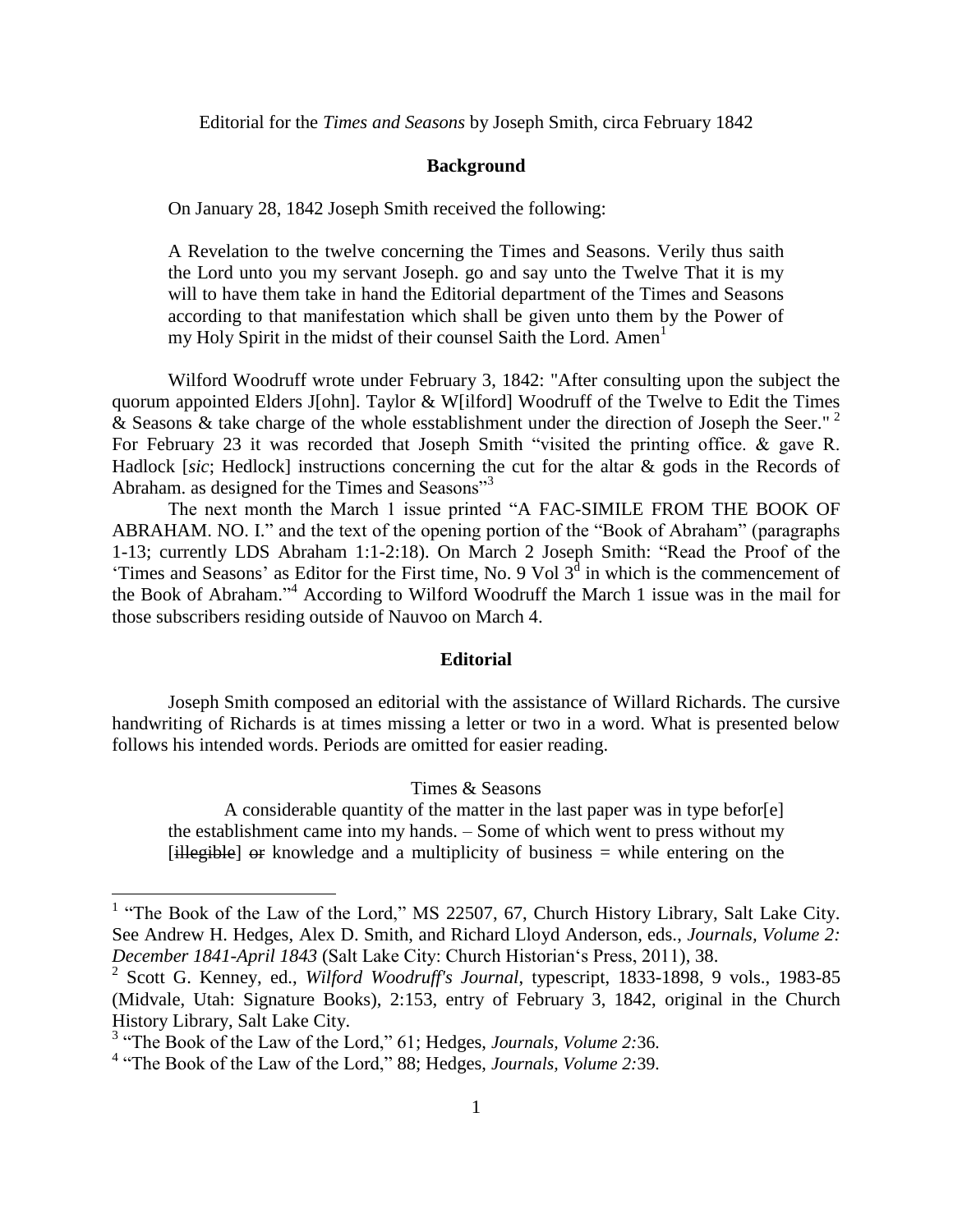additional care of the editorial department of the Times  $\&$  Seasons must be my apology for what is past. –

In the future I design to furnish much original matter, which will be found of enestimable advantage to the saints, & to all who desire a knowledge of the kingdom of God, - and as it is not practicable to bring forth the new translation of the Scriptures & various records of ancient date & great worth to this generation in book the usual form by books. I shall present specimens of the Same in the Times & Seasons as fast as time & space will admit, so that the honest in heart may be cheer[e]d  $\&$  comforted and go on their way rejoicing – as their Souls become exposed  $&$  their unde[r]standing enlightened by a knowledg[e] of what God[']s work through the athers in former days, as well as what He is about to do in Latter Days To fulfil the words of the fathers.

In the present no. [number] will be found the commencement of the Records discovered in Egypt Some time since as penned by the hand of Father Abraham which I shall continue to translate  $\&$  publish as fast as possible till the whole is completed – and the Saints have long been anxious to obtain a copy of these records. those [who] are now taking the times & Seasons will confer a special favor on their brethren who do not take the paper, by informing them that they can now obtain their hearts [The draft of the Editorial ends at this point.]<sup>5</sup>

The first portion of Smith's editorial to subscribers was shortened since the majority of the content of the paper was already typeset.

#### TO SUBSCRIBERS.

 This paper commences my editorial career, I alone stand responsible for it, and shall do for all papers having my signature henceforward. I am not responsible for the publication or arrangement of the former paper; the matter did not come under my supervision. JOSEPH SMITH.

Willard Richards recorded the activity of Joseph Smith for March 1 in the Book of the Law of the Lord: "During the fore-noon. at his office. & the printing office correcting the first plate or cut. of the Records of father Abraham. prepared by Reuben Hadlock for the Times and Season[s]."<sup>6</sup> "On March 4 Joseph Smith started working on the next issue of the paper, "Friday Exhibeiting [*sic*] the Book of Abraham. in the original. To Bro Reuben Hadlock [Hedlock]. so that he might take the size of the several plates or cuts. & prepare the blocks for the Times &

<sup>&</sup>lt;sup>5</sup> "Times & Seasons," Joseph Smith Collection, MS 155, Box 5, folder 17, Church History Library.

<sup>&</sup>lt;sup>6</sup> "The Book of the Law of the Lord," 39; Hedges, *Journals, Volume 2:39*.